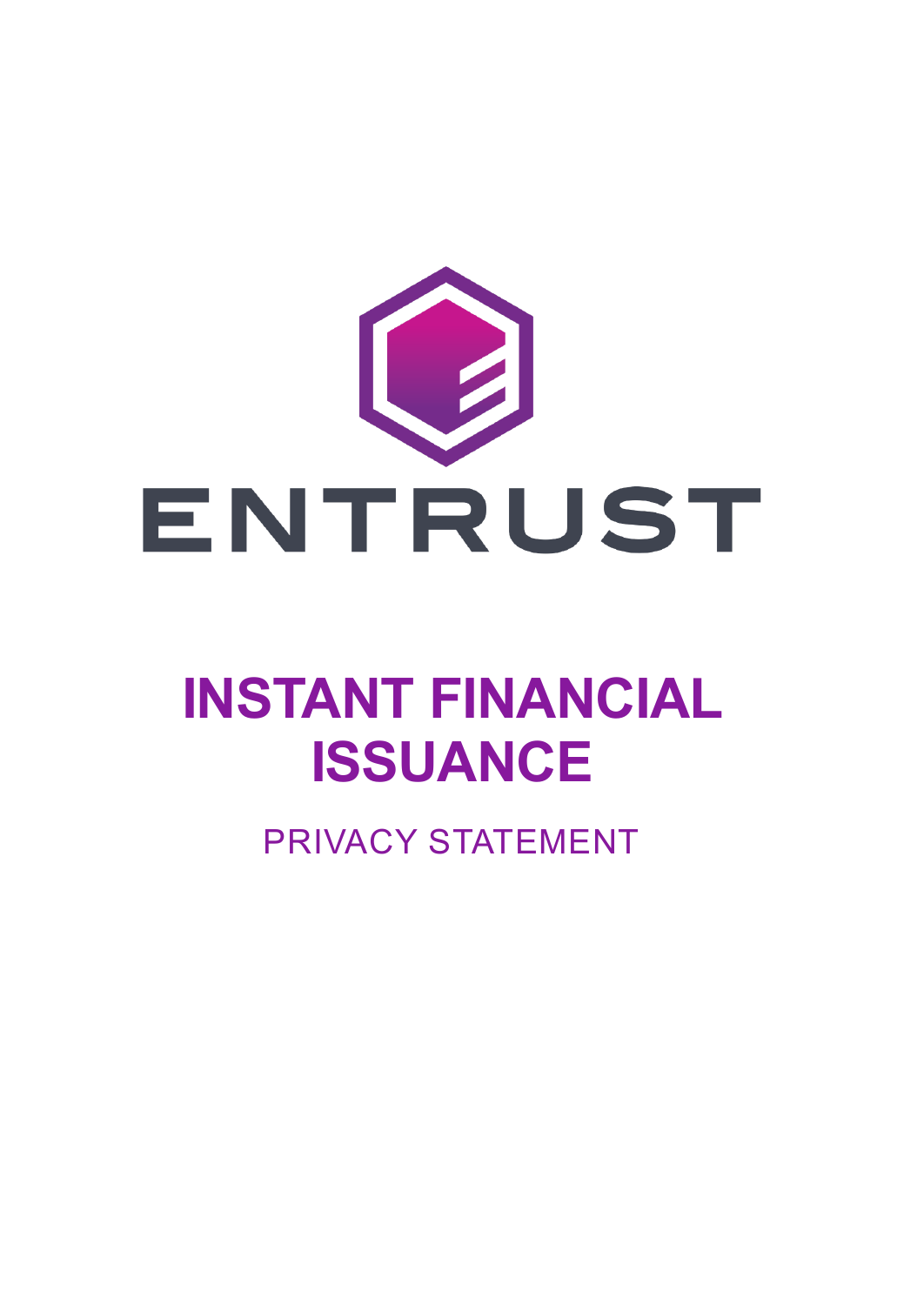

## **Contents**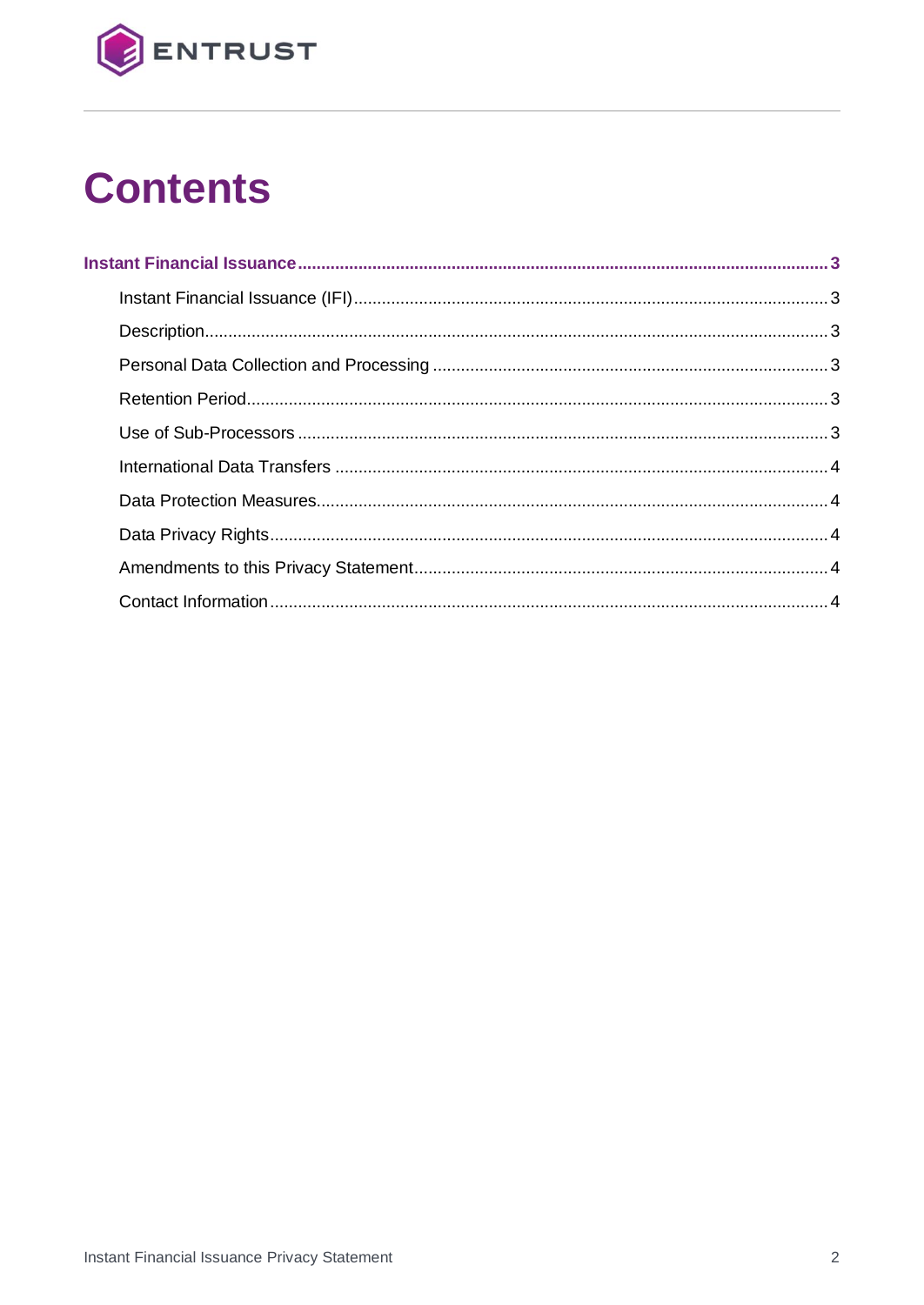

### <span id="page-2-0"></span>**Instant Financial Issuance**

**Last Updated: May 24, 2021**

#### <span id="page-2-1"></span>**Instant Financial Issuance (IFI)**

This product privacy notice describes how Instant Financial Issuance Software (on premise solution) and Instant Financial Issuance as a Service (cloud solution) collect and process personal data pursuant to applicable data privacy laws.

#### <span id="page-2-2"></span>**Description**

Instant Financial Issuance Software is an on-premise solution for permanent, immediately activated, dual interface debit and credit cards. Whether it's for new accounts, emergency card replacement, low-volume re-issuance, or PIN services, Instant Financial Issuance Software allows consumers to leave a financial institution with a personalized card within minutes. Instant Financial Issuance Software is Payment Application Data Security Standard (PCI PA-DSS) compliant.

Instant Financial Issuance as a Service (IFIaaS) takes Entrust's Instant Financial Issuance Software to the next level by removing the burden of having to administer the software and servers locally by our customers. This has been accomplished by deploying the instant issuance process to a cloudbased service offering. IFIaaS is PCI-CP compliant.

#### <span id="page-2-3"></span>**Personal Data Collection and Processing**

| <b>Personal Data Type</b>       | <b>Purpose for Processing</b> |
|---------------------------------|-------------------------------|
| <b>Bank Account Information</b> | Card Printing or Re-pinning   |
| Credit Card Account Information | Card Printing or Re-pinning   |
| Name                            | Card Printing or Re-pinning   |

#### <span id="page-2-4"></span>**Retention Period**

Entrust collects minimal personal data to print card replacements. This information is encrypted and not stored within the application. The application itself does not store personal data for longer than is needed to print cards.

#### <span id="page-2-5"></span>**Use of Sub-Processors**

For the current list of sub-processors, visit [https://www.entrust.com/legal-compliance/privacy/sub](https://www.entrust.com/legal-compliance/privacy/sub-processors)[processors.](https://www.entrust.com/legal-compliance/privacy/sub-processors)